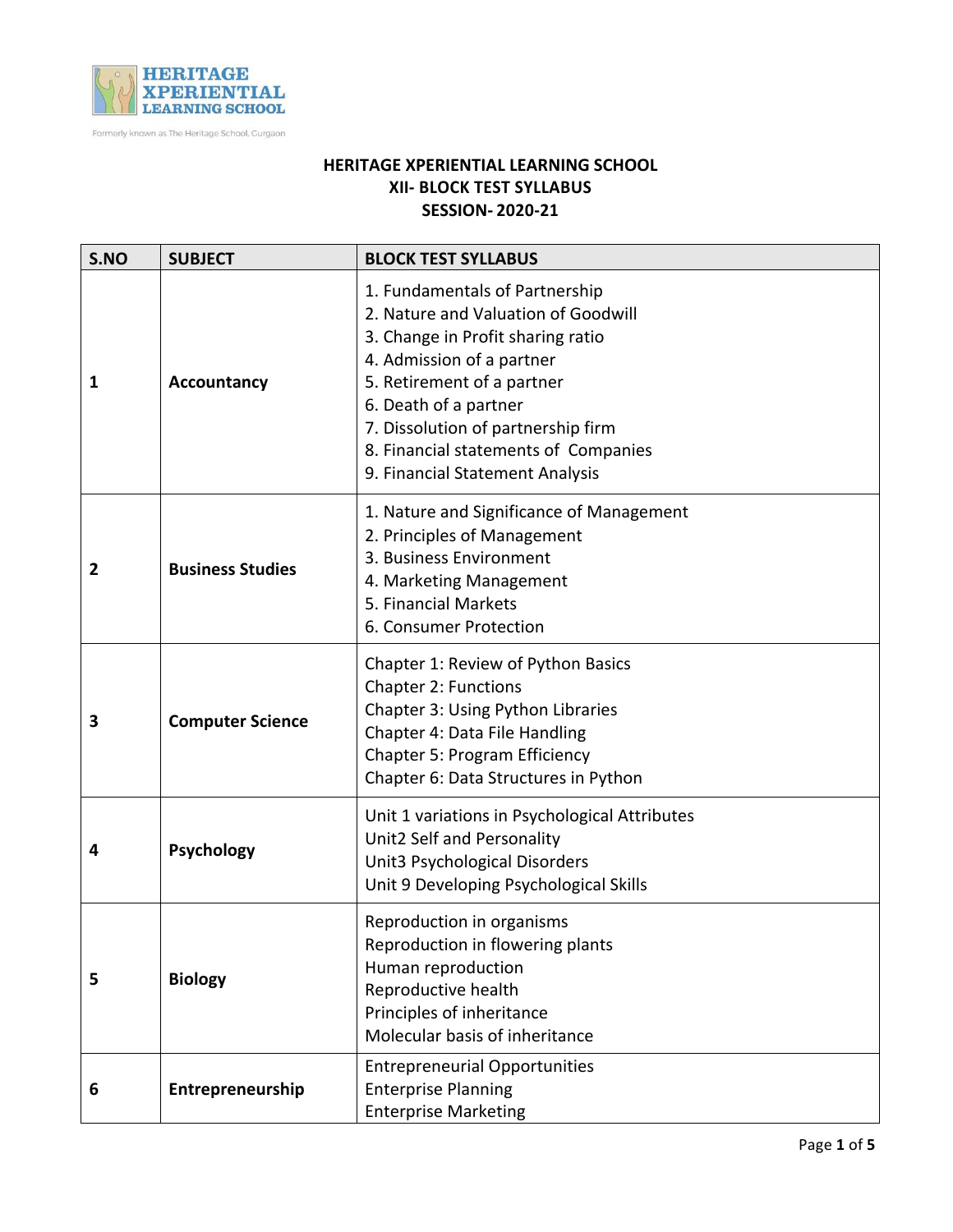| 7  | <b>Physical Education</b> | Unit 1-Planning in Sports<br>Unit 2- Sports & Nutrition<br>Unit 3- Yoga & Lifestyle<br>Unit 4- Physical Education & Sports for children with special need                                                                                                                                                                                     |
|----|---------------------------|-----------------------------------------------------------------------------------------------------------------------------------------------------------------------------------------------------------------------------------------------------------------------------------------------------------------------------------------------|
| 8  | <b>Economics</b>          | Unit-1 National Income and Related Aggregates<br>Unit-2 Money and Banking<br>Unit-4 Government Budget and the Economy<br>Unit-5 Balance of Payments<br>Unit-6 Development Experience( 1947-90) and Economic Reforms<br>since 1991                                                                                                             |
| 9  | Sociology                 | Chapter 1<br><b>Introducing Indian Society</b><br>Chapter 2<br>The Demographic Structure of the Indian Society<br>Chapter 3<br>Social Institutions: Continuity and Change<br>Chapter 4<br>The Market as a Social Institution<br>Chapter 5<br>Patterns of Social Inequality and Exclusion<br>Chapter 6<br>The Challenges of Cultural Diversity |
| 10 | <b>Political Science</b>  | Book-1<br>Ch-1 Cold War Era<br>Ch-2 End of Bipolarity<br>Ch-3 New Centres of power<br>Book-2<br>Ch-1 Challenges of Nation Building<br>Ch-2 Planning and Development<br>Ch-3 India's foreign policy                                                                                                                                            |
| 11 | Chemistry                 | 1. Haloalkanes and Haloarenes<br>2. Alcohols, Phenols and Ethers<br>3. Aldehyde, Ketones and Carboxylic acids<br>4. Amines                                                                                                                                                                                                                    |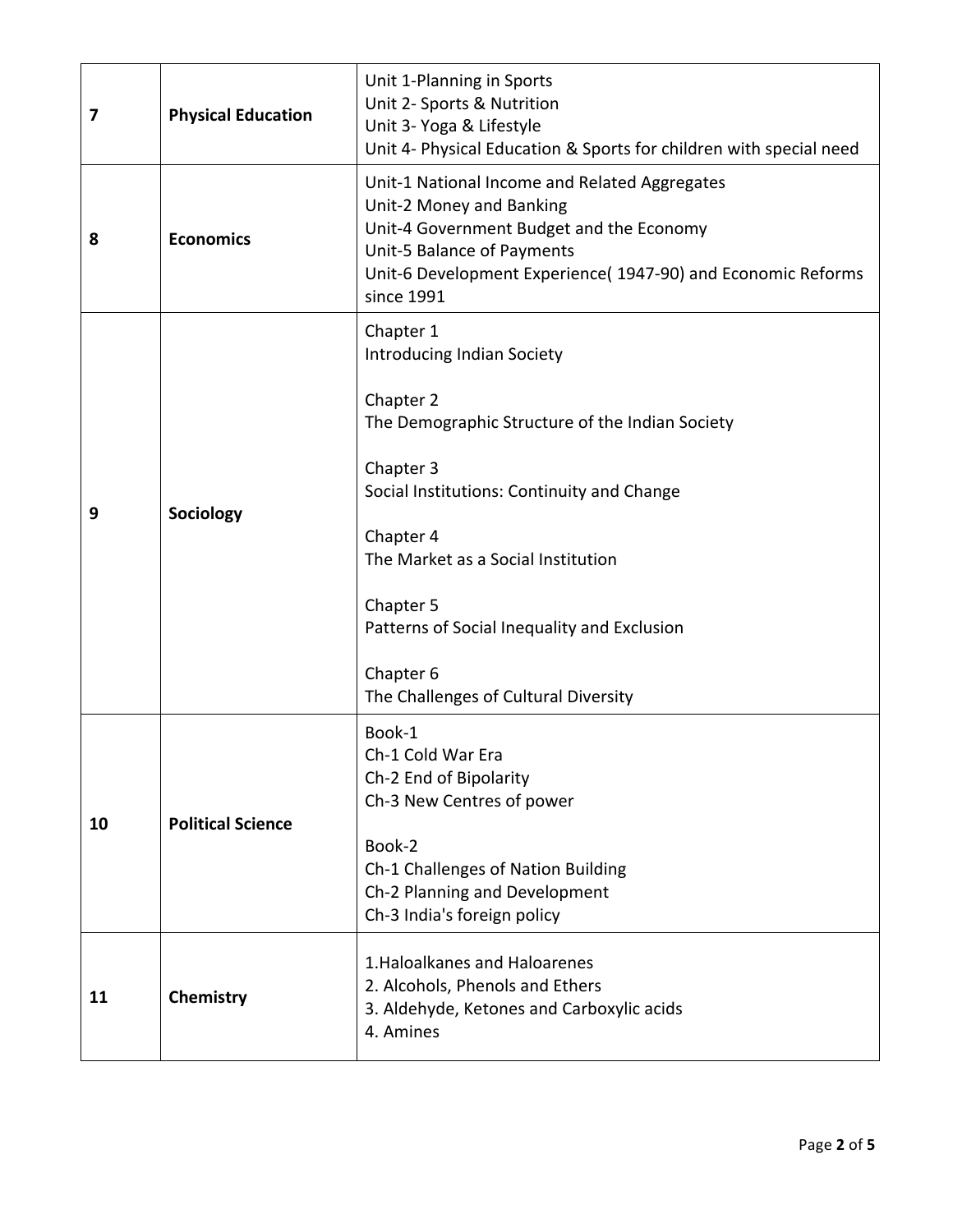| 12 | <b>Mathematics</b> | 1. Relations and Functions<br>2. Inverse Trigonometric Functions<br>3. Continuity and Differentiation<br>4. Application of Derivatives<br>5. Linear Programming<br>6.Probability<br>7. Integrals                                                                                                                                                                                                                                                                                                                                                                                                                                                                                                                                                                                                                                                                                                                                                                                                                                                                                                                                                                                                                                                                                                                    |
|----|--------------------|---------------------------------------------------------------------------------------------------------------------------------------------------------------------------------------------------------------------------------------------------------------------------------------------------------------------------------------------------------------------------------------------------------------------------------------------------------------------------------------------------------------------------------------------------------------------------------------------------------------------------------------------------------------------------------------------------------------------------------------------------------------------------------------------------------------------------------------------------------------------------------------------------------------------------------------------------------------------------------------------------------------------------------------------------------------------------------------------------------------------------------------------------------------------------------------------------------------------------------------------------------------------------------------------------------------------|
| 13 | <b>Physics</b>     | Chapter 1: Electric Charges and Fields<br>1.1 Introduction to Electric Charges and Fields<br>1.2 Electric Charge<br>1.3 Conductors and Insulators<br>1.4 Charging by Induction<br>1.5 Basic Properties of Electric Charge<br>1.6 Coulomb's Law<br>1.7 Forces between Multiple Charges<br>1.8 Electric Field<br>1.9 Electric Field Lines<br>1.10 Electric Flux<br>1.11 Electric Dipole<br>1.12 Dipole in a Uniform External Field<br>1.13 Continuous Charge Distribution<br>1.14 Gauss's Law And Its Applications<br><b>Chapter 2: Electrostatic Potential and Capacitance</b><br>2.1 Introduction to Electrostatic Potential And Capacitance<br>2.2 Electrostatic Potential<br>2.3 Potential due to a Point Charge<br>2.4 Potential due to an Electric Dipole<br>2.5 Potential due to a System of Charges<br>2.6 Equipotential Surfaces<br>2.7 Potential Energy of a System of Charges<br>2.8 Potential Energy in an External Field<br>2.9 Electrostatics of Conductors<br>2.10 Dielectrics and Polarisation<br>2.11 Capacitors and Capacitance<br>2.12 The Parallel Plate Capacitor<br>2.13 Effect of Dielectric on Capacitance<br>2.14 Combination of Capacitors<br>2.15 Energy Stored in a Capacitor<br><b>Chapter 3: Current Electricity</b><br>3.1 Introduction to Current Electricity<br>3.2 Electric Current |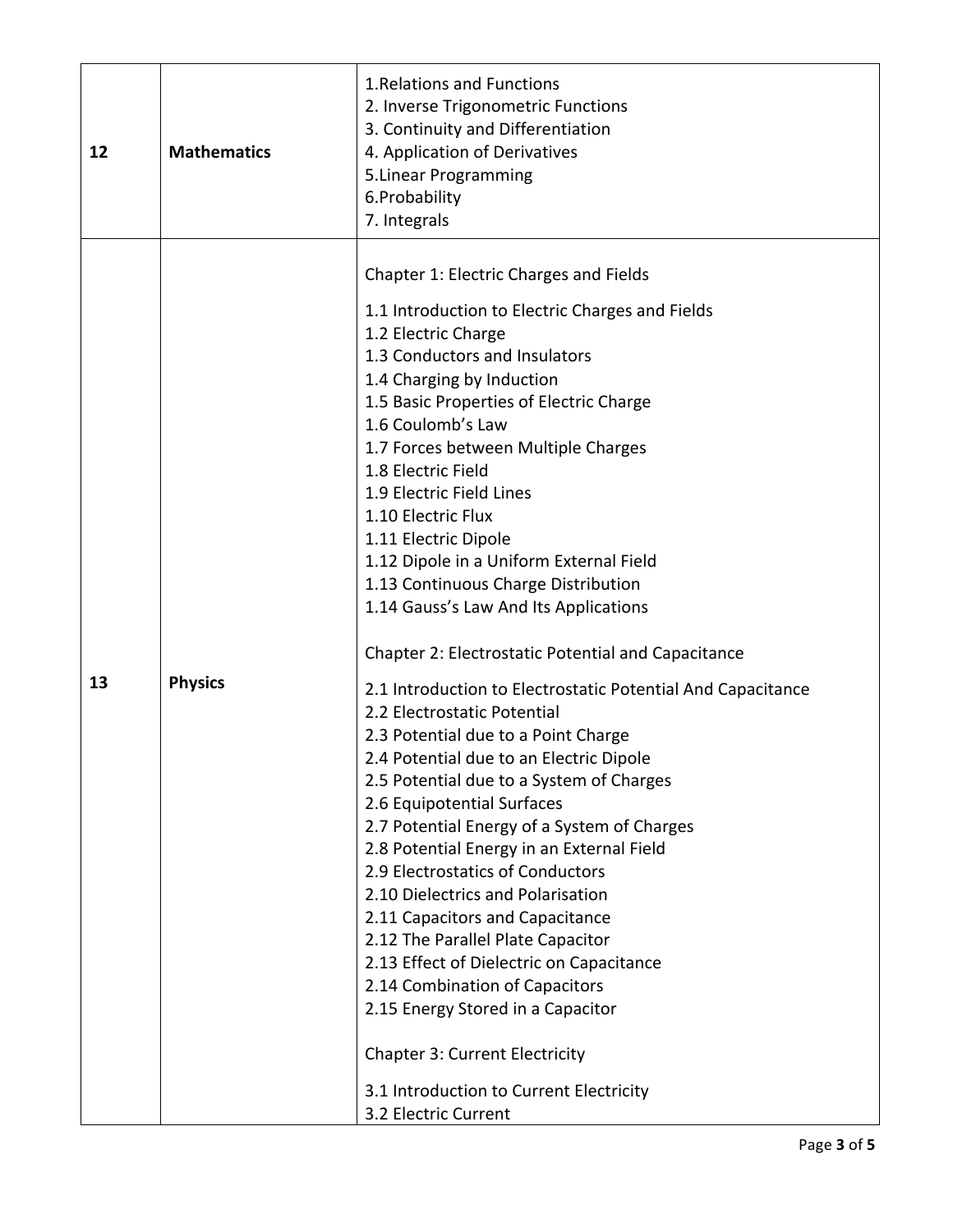|    |                        | 3.3 Electric Current in Conductors                                                                                                                                                                                                                                                                                                                                                  |
|----|------------------------|-------------------------------------------------------------------------------------------------------------------------------------------------------------------------------------------------------------------------------------------------------------------------------------------------------------------------------------------------------------------------------------|
|    |                        | 3.4 Ohm's Law And Limitations of Ohm's Law                                                                                                                                                                                                                                                                                                                                          |
|    |                        | 3.5 Drift of Electrons and the Origin of Resistivity                                                                                                                                                                                                                                                                                                                                |
|    |                        | 3.6 Resistivity of Various Materials                                                                                                                                                                                                                                                                                                                                                |
|    |                        | 3.7 Temperature Dependance of Resistivity                                                                                                                                                                                                                                                                                                                                           |
|    |                        | 3.8 Electrical Energy, Power                                                                                                                                                                                                                                                                                                                                                        |
|    |                        | 3.9 Combination of Resistors-Series and Parallel                                                                                                                                                                                                                                                                                                                                    |
|    |                        | 3.10 Cells, emf, Internal Resistance                                                                                                                                                                                                                                                                                                                                                |
|    |                        | 3.11 Cells in Series                                                                                                                                                                                                                                                                                                                                                                |
|    |                        | 3.12 Kirchhoff's Rules                                                                                                                                                                                                                                                                                                                                                              |
|    |                        | 3.13 Wheatstone Bridge                                                                                                                                                                                                                                                                                                                                                              |
|    |                        | 3.14 Meter Bridge                                                                                                                                                                                                                                                                                                                                                                   |
|    |                        | 3.15 Potentiometer                                                                                                                                                                                                                                                                                                                                                                  |
|    |                        |                                                                                                                                                                                                                                                                                                                                                                                     |
|    |                        | Chapter 4: Moving Charges and Magnetism                                                                                                                                                                                                                                                                                                                                             |
|    |                        | 4.1 Introduction                                                                                                                                                                                                                                                                                                                                                                    |
|    |                        | 4.2 Magnetic Force                                                                                                                                                                                                                                                                                                                                                                  |
|    |                        | 4.3 Motion in a Magnetic Field                                                                                                                                                                                                                                                                                                                                                      |
|    |                        | 4.4 Motion in Combined Electric and Magnetic Fields(cyclotron)                                                                                                                                                                                                                                                                                                                      |
|    |                        |                                                                                                                                                                                                                                                                                                                                                                                     |
| 14 | <b>History</b>         | <b>Themes in Indian History Part-I</b><br>Unit 1 The Story of the First Cities: Harappan Archaeology<br>Unit 2: Political and Economic History: How Inscriptions tell a story<br>Unit 3: Social Histories: using the Mahabharata<br>Unit 4: A History of Buddhism: Sanchi Stupa<br><b>Themes in Indian History Part-II</b><br>Unit 5: Medieval Society through Travellers' Accounts |
| 15 | <b>Fashion Studies</b> | Ch 1: History of fashion<br>Ch 3: Understanding fashion                                                                                                                                                                                                                                                                                                                             |
|    |                        | Unit 3: The Bengal School of Painting and the Modern Trends in<br><b>Indian Art</b><br>Objective type from :                                                                                                                                                                                                                                                                        |
| 16 | <b>Painting</b>        | Unit 1 (a) Six limbs of Indian Painting & fundamentals of Visual<br>Arts (Elements & Principles)<br>(b) The Rajasthani and Pahari Schools of Miniature Painting<br>Unit 2 The Mughal and Deccan Schools of Miniature Painting<br>Unit 3: The Bengal School of Painting and the Modern Trends in<br>Indian Art                                                                       |